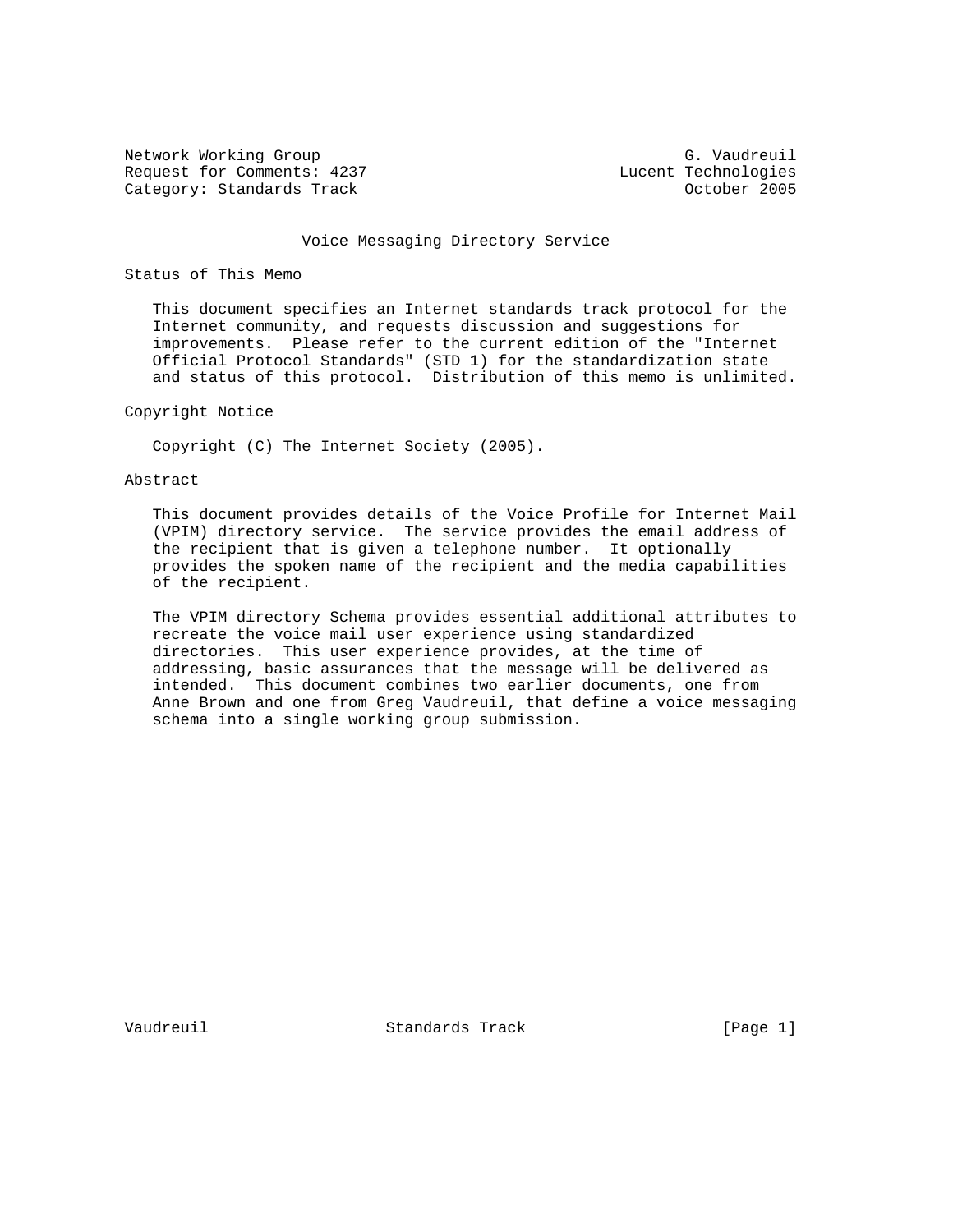# Table of Contents

| $\overline{3}$ . |  |
|------------------|--|
| 4 <sup>1</sup>   |  |
|                  |  |
|                  |  |
| 5.               |  |
|                  |  |
|                  |  |

# 1. Scope

1.1. Design Goals

 The VPIM directory Schema (VPIMDIR) is accessed from outside the enterprise or service provider domain using the recipient's telephone number.

1.2. Performance Constraints

 Once the identity of the VPIM directory server is known, the email address, capabilities, and spoken name confirmation information can be retrieved. This query is expected to use LDAP [LDAP], a connection-oriented protocol. The protocol transaction includes multiple packet round-trips to execute the query and retrieval and is considered to be the highest latency element of the messaging service. Further, retrieval of the confirmation information may require the return of a spoken name segment of up to 20kbytes (5 seconds at 4kbytes/second). Over a sufficiently engineered Internet connection, a 1250 ms response time is believed to be achievable over the Internet at large.

Vaudreuil Standards Track [Page 2]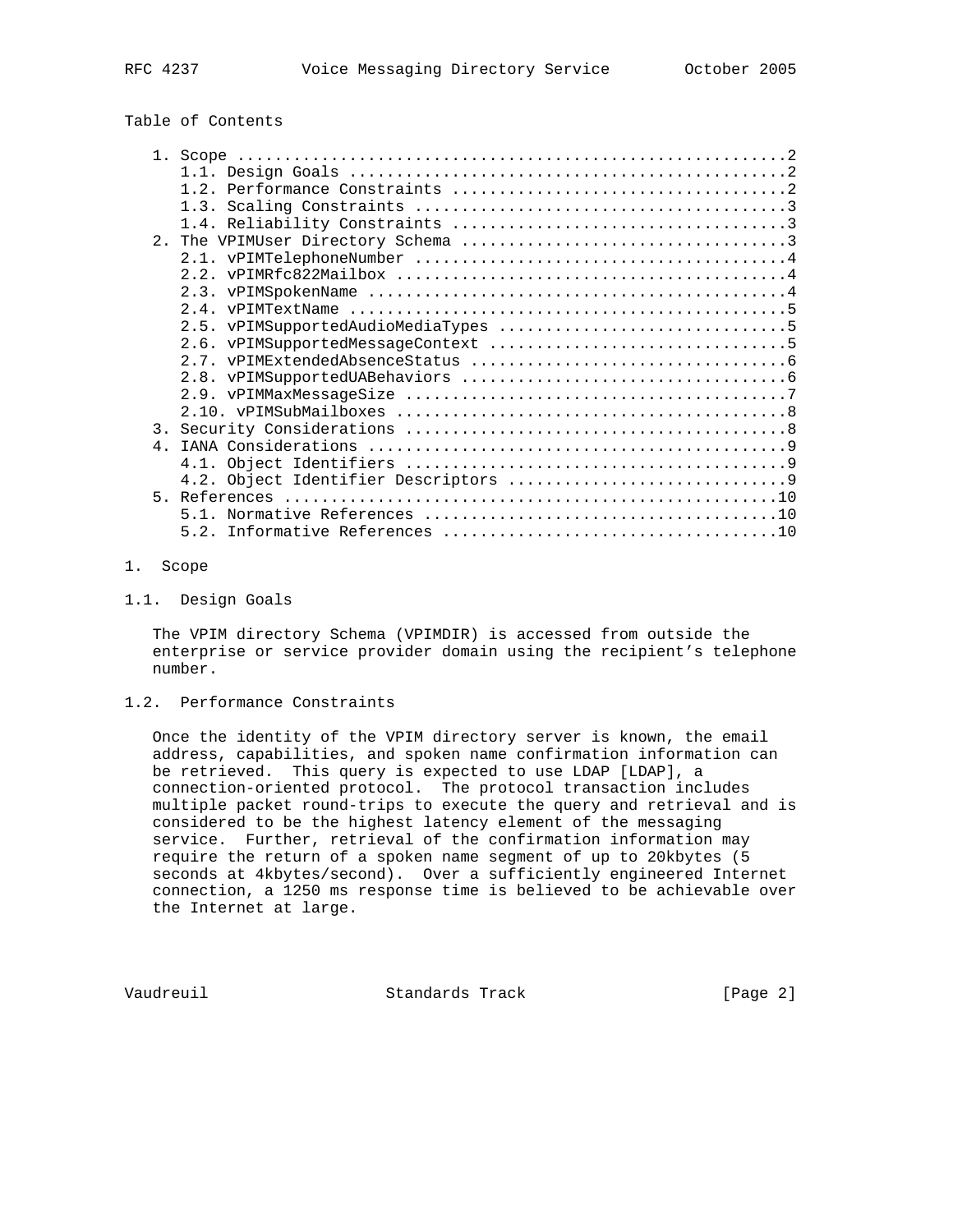#### 1.3. Scaling Constraints

 A service provider's namespace is expected to include entries for tens of millions of subscribers in a flat namespace based on the VPIM inter-domain address form: telephone\_number@domain\_name. A large corporation may have a hundred-thousand entries, while a large service provider may have tens of millions of entries in a single domain. It is expected that there will be a single public address validation service for a given service provider's network. It is believed that existing directory technology, including horizontal scalability through replication, will provide sufficient transaction throughput within the required latency requirements to address this need. The only fundamental, new requirement this application imposes on directory servers, beyond similar existing services, is the ability to return the recipient's spoken name. Preliminary investigation suggests that storage and retrieval of a spoken name will not add appreciable latency; however, it will add to the need for storage capacity.

1.4. Reliability Constraints

 DNS provides well-documented redundancy and load-balancing capabilities for the VPIMDIR. However, the latency requirements to the end-user may not permit client-side fail-over to a secondary server and may require the directory server to be implemented as a high-availability service.

2. The VPIMUser Directory Schema

 (IANA-ASSIGNED-OID.1 NAME 'vPIMUser' SUP 'top' AUXILIARY MUST ( vPIMRfc822Mailbox \$ vPIMTelephoneNumber ) MAY ( vPIMSpokenName \$ vPIMSupportedUABehaviors \$ vPIMSupportedAudioMediaTypes \$ vPIMSupportedMessageContext \$ vPIMTextName \$ vPIMExtendedAbsenceStatus \$ vPIMMaxMessageSize \$ vPIMSubMailboxes ) )

 When present, the vPIMUser object contains information useful for verifying that the dialed telephone number corresponds to the intended recipient. This object also provides capability information and mailbox status information useful for guiding composition by the sender and for setting delivery expectations at sending time.

Vaudreuil **Standards Track** [Page 3]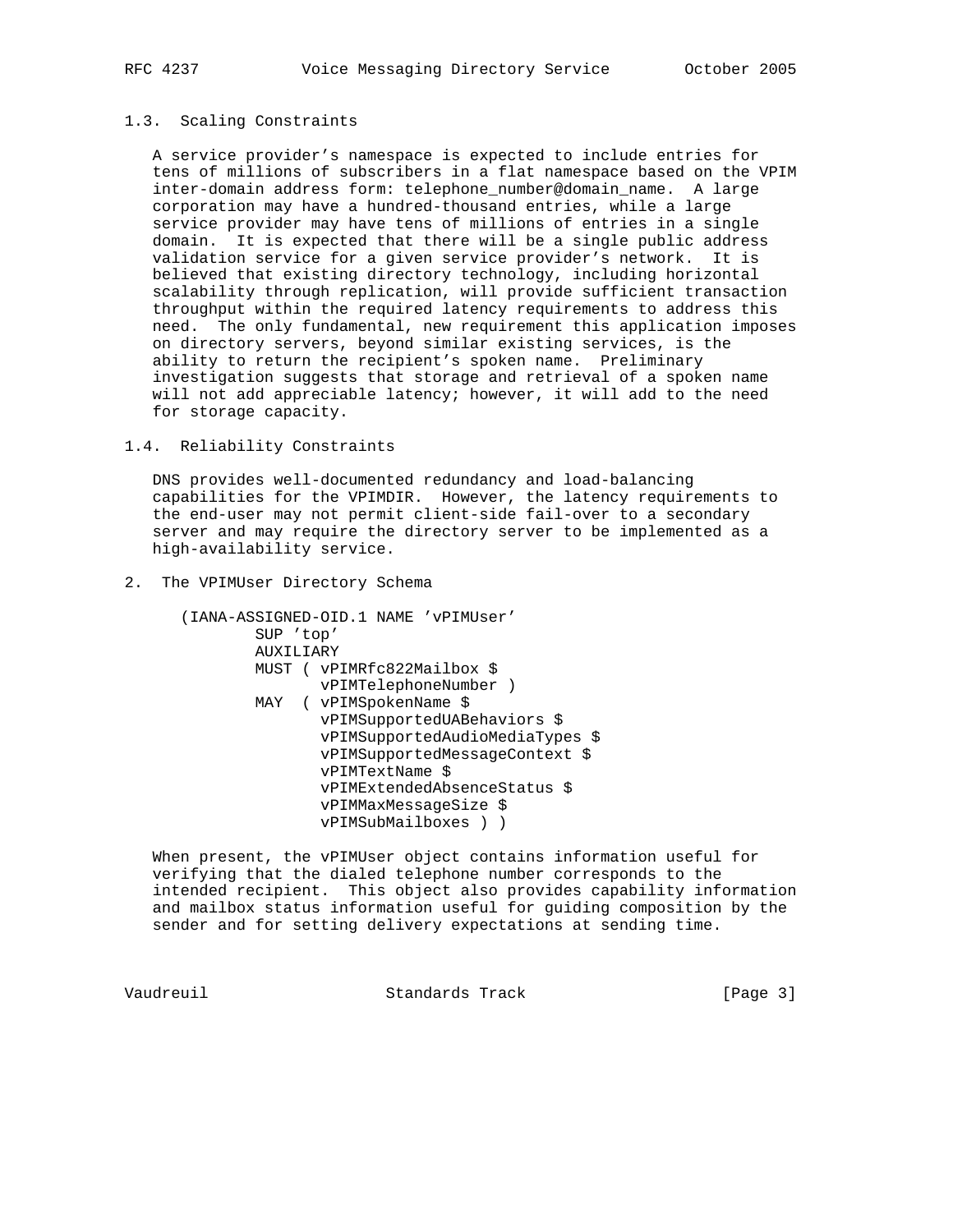#### 2.1. vPIMTelephoneNumber

 The attribute vPIMTelephoneNumber is the full E.164 form of the telephone number [E164], including any sub-addressing portion. The normal search will be for this attribute.

 (IANA-ASSIGNED-OID.2.1 NAME 'vPIMTelephoneNumber' EQUALITY caseIgnoreMatch SYNTAX 1.3.6.1.4.1.1466.115.121.1.44{20} )

 Example: A North American telephone number with the sub address of 12 would be represented as "+12145551212+12".

 Note that vPIMTelephoneNumber is, by default, a multi-valued attribute. But if an entry has multiple values for this attribute, those values MUST be distinct from each other in the telephone number portion. It is expected that each submailbox of a single telephone number will have its own vPIMUser entry.

 The vPIMTelephoneNumber differs from telephoneNumber in [LDAP] in its support for sub-addressing information and its use as a voice messaging address. In most cases, these values will be the same.

 The telephone number is stored with no parenthesis, spaces, dots, or hyphens. The leading '+' and the '+' delineating the submailbox are required markup.

# 2.2. vPIMRfc822Mailbox

 The attribute vPIMRfc822Mailbox stores the inter-domain SMTP address of the voice mailbox associated with a given telephone number. It is defined as a distinct attribute to distinguish it from the rfc822Mailbox attribute that may be used for other purposes. Although it would be preferable to define vPIMRfc822Mailbox as a subtype of rfc822Mailbox, it is defined here as an entirely new attribute because some directory implementations do not support sub typing.

 (IANA-ASSIGNED-OID.2.2 NAME 'vPIMRfc822Mailbox' EQUALITY caseIgnoreIA5Match SYNTAX 1.3.6.1.4.1.1466.115.121.1.26{256} )

#### 2.3. vPIMSpokenName

 The vPIMSpokenName attribute is an octet string and MUST be encoded in 32 kbit/s ADPCM exactly, as defined by [32KADPCM]. vPIMSpokenName shall contain the spoken name of the user in the voice of the user. The length of the spoken name segment MUST NOT exceed five seconds.

Vaudreuil Standards Track [Page 4]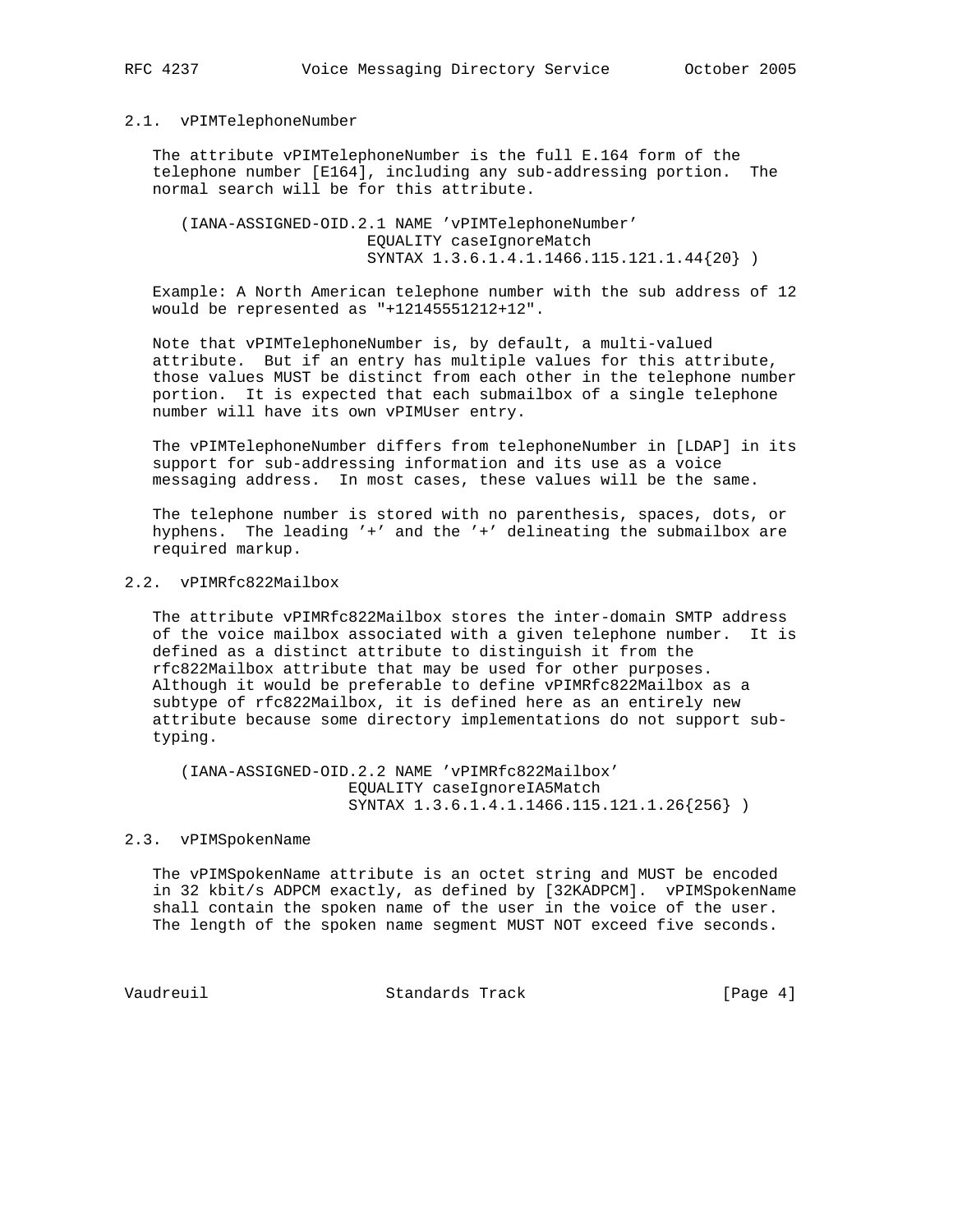Private or additional encoding types are outside the scope of this version.

 (IANA-ASSIGNED-OID.2.3 NAME 'vPIMSpokenName' EQUALITY octetStringMatch SYNTAX 1.3.6.1.4.1.1466.115.121.1.40{20000} SINGLE-VALUE )

#### 2.4. vPIMTextName

 The text name is designed to be consistent with the unstructured text name databases used for calling name delivery service of caller ID.

 (IANA-ASSIGNED-OID.2.4 NAME 'vPIMTextName' EQUALITY caseIgnoreMatch SYNTAX 1.3.6.1.4.1.1466.115.121.1.15{20} SINGLE-VALUE )

#### 2.5. vPIMSupportedAudioMediaTypes

 The vPIMSupportedAudioMediaTypes attribute indicates the type(s) of audio encodings that can be received at the address specified in vPIMRfc822Mailbox.

 (IANA-ASSIGNED-OID.2.5 NAME 'vPIMSupportedAudioMediaTypes' EQUALITY caseIgnoreIA5Match SYNTAX 1.3.6.1.4.1.1466.115.121.1.26 )

 This is a multi-value attribute. The allowable values for this attribute are the MIME audio subtypes registered with IANA. Non standard and private encoding types must be indicated by prepending the new type name with either "X-" or "x-".

 Because ADPCM is a required format, the audio32kadpcm value must be listed if this attribute is present.

#### 2.6. vPIMSupportedMessageContext

 The message context provides guidance to the sender about the message contexts the recipient is likely to accept. Message context provides less precise information about a given recipient's capabilities than a list of media types. However, given the growing role of media conversion gateways, the context indicator provides more useful guidance to a sender in a "unified messaging" environment.

Vaudreuil **Standards Track** [Page 5]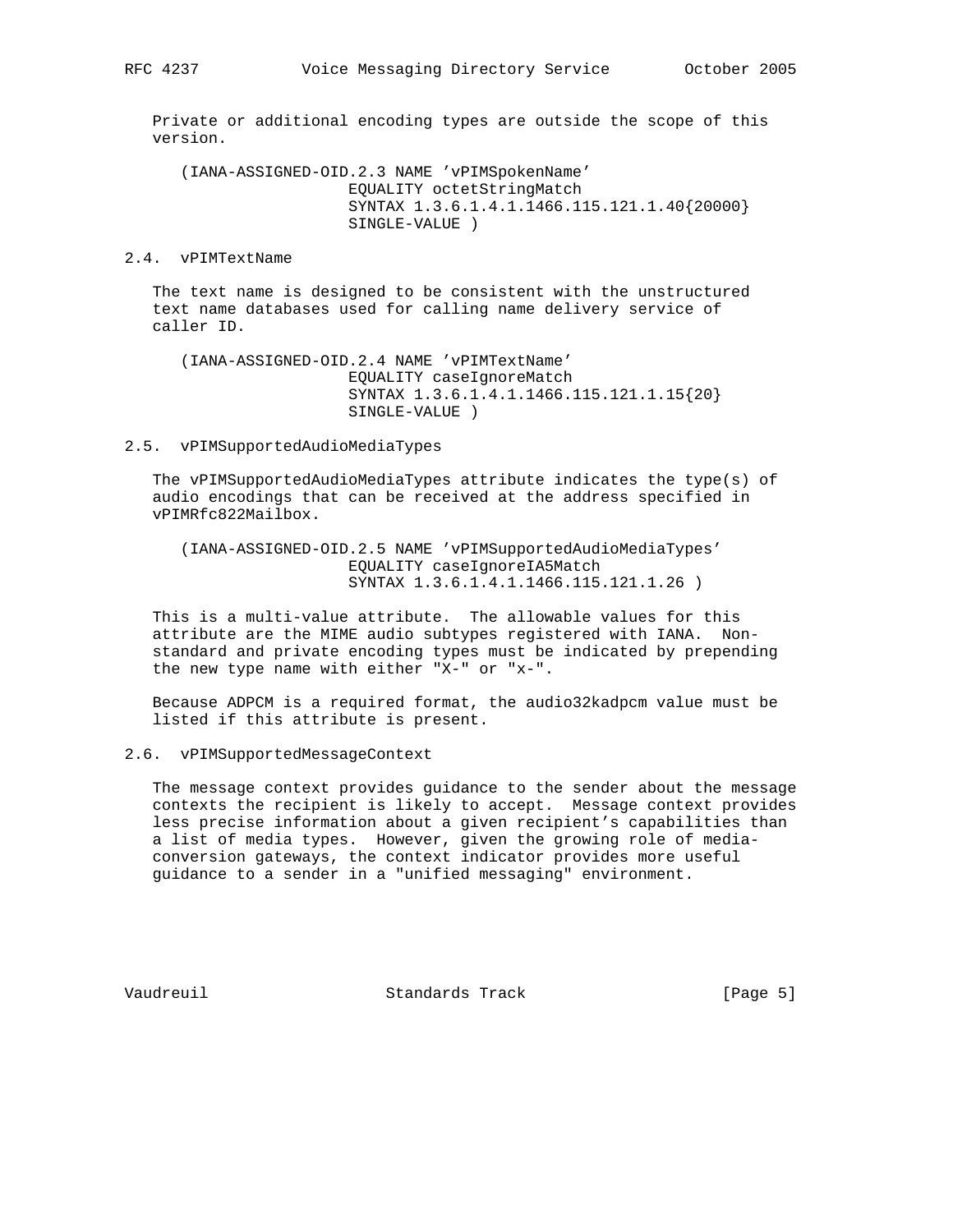(IANA-ASSIGNED-OID.2.6 NAME 'vPIMSupportedMessageContext' EQUALITY caseIgnoreIA5Match SYNTAX 1.3.6.1.4.1.1466.115.121.1.26 )

 This is a multi-value attribute. The set of valid message context values is defined in [CONTEXT].

## 2.7. vPIMExtendedAbsenceStatus

 It is common to have an attribute that indicates to the subscriber whether the recipient is accepting messages during his absence. This feature -- called "extended absence" -- provides an advisory message at sending time. It is similar in concept to "vacation notices" common for textual email, but has its own cultural and operational nuances.

 (IANA-ASSIGNED-OID.2.7 NAME 'vPIMExtendedAbsenceStatus' EQUALITY caseIgnoreIA5Match SYNTAX 1.3.6.1.4.1.1466.115.121.1.26 SINGLE-VALUE )

The three values defined are:

"Off", "On", "MsgBlocked"

 "Off" indicates that the recipient either does not support extended absence or has not set such an indicator. "Off" is the default condition if this attribute is not returned.

 "On" indicates that the recipient has set an extended absence indicator, but the mailbox is still accepting messages for review at an unspecified future time.

 "MsgBlocked" indicates that the recipient has set an extended absence indicator and the mailbox is currently configured to reject incoming messages. Messages SHOULD NOT be sent to the recipient if this value is returned in the vPIMExtendedAbsenceStatus attribute.

# 2.8. vPIMSupportedUABehaviors

 Internet mail does not provide facilities for the sender to know whether the recipient supports a number of optional features that can be requested or indicated in the RFC822 headers. This attribute provides a list of the attributes, considered optional by VPIM and other vendor-specific attributes, that may be supported by the recipient. If this attribute is not supported, only those attributes

Vaudreuil Standards Track [Page 6]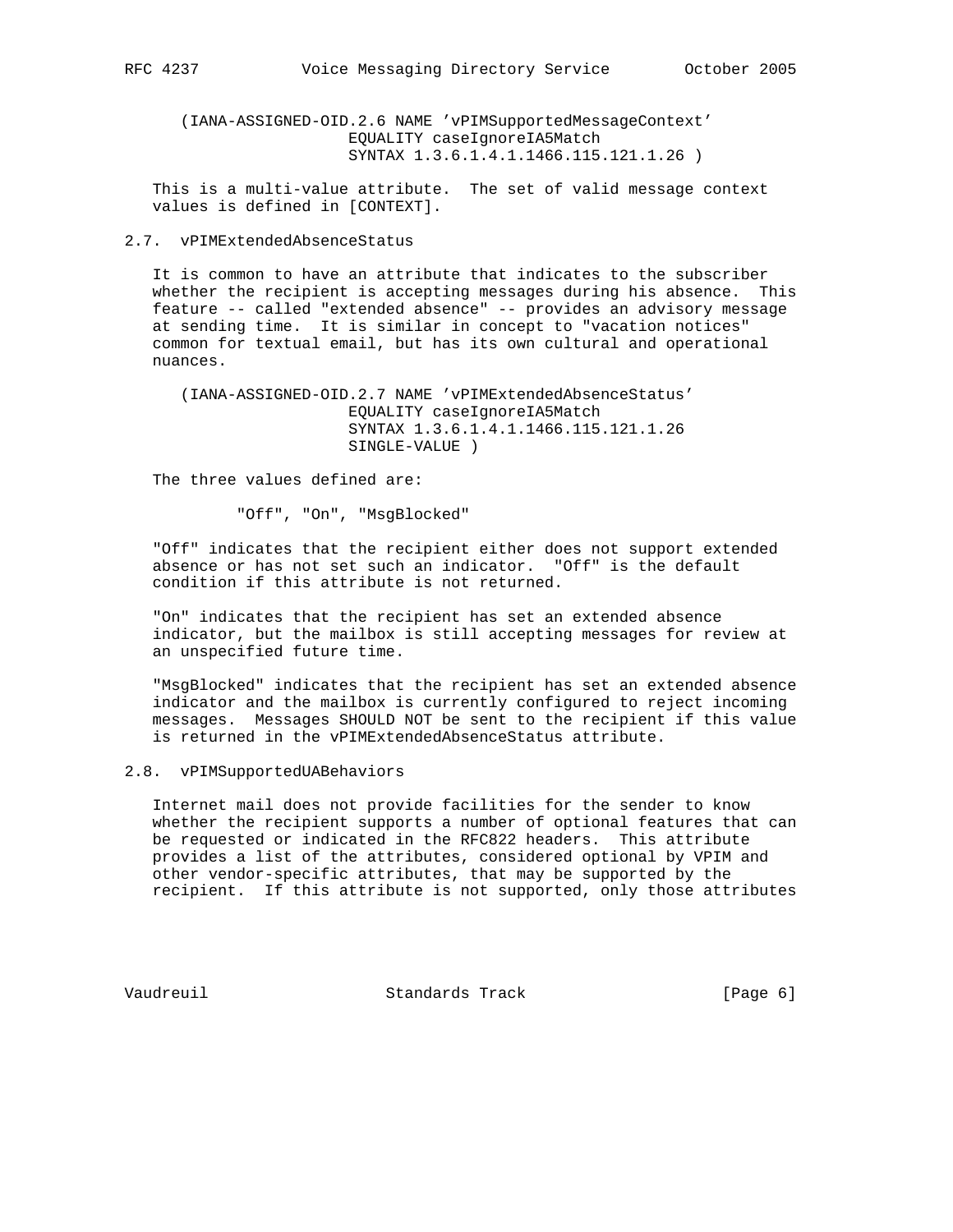listed as mandatory in VPIM are assumed to be supported. Undisclosed behaviors may be indicated in the RFC822 message; however, there is no assurance by the receiving system of their support.

 (IANA-ASSIGNED-OID.2.8 NAME 'vPIMSupportedUABehaviors' EQUALITY caseIgnoreIA5Match SYNTAX 1.3.6.1.4.1.1466.115.121.1.26 )

The following behaviors are defined:

 MessageDispositionNotification MessageSensitivity MessageImportance

 The presence of the MessageDispositionNotification value indicates that the recipient will send an MDN in response to an MDN request.

 MessageSensitivity indicates that the recipient fully supports the sensitivity indication as defined in VPIM [VPIMV2].

 MessageImportance indicates that the recipient fully supports the importance indication as defined in VPIM [VPIMV2].

 These may be further extended without standardization to include proprietary user interface functional extensions. These proprietary extension values must be prefixed with an "X-" or "x-".

## 2.9. vPIMMaxMessageSize

 At the time of composition, the message can be checked for acceptable length using the maximum message size attribute. Maximum message size is an attribute usually configured by policy of the receiving system, typically in units of minutes. While ESMTP provides a mechanism to determine if a message is too long in bytes, it is an unreliable guide for the composer when multiple encodings, multiple media, or variable bit-rate encodings are supported.

 (IANA-ASSIGNED-OID.2.9 NAME 'vPIMMaxMessageSize' EQUALITY integerMatch SYNTAX 1.3.6.1.4.1.1466.115.121.1.27 SINGLE-VALUE )

 The attribute indicates the maximum message length in seconds that the receiving mailbox may receive.

Vaudreuil **Standards Track** [Page 7]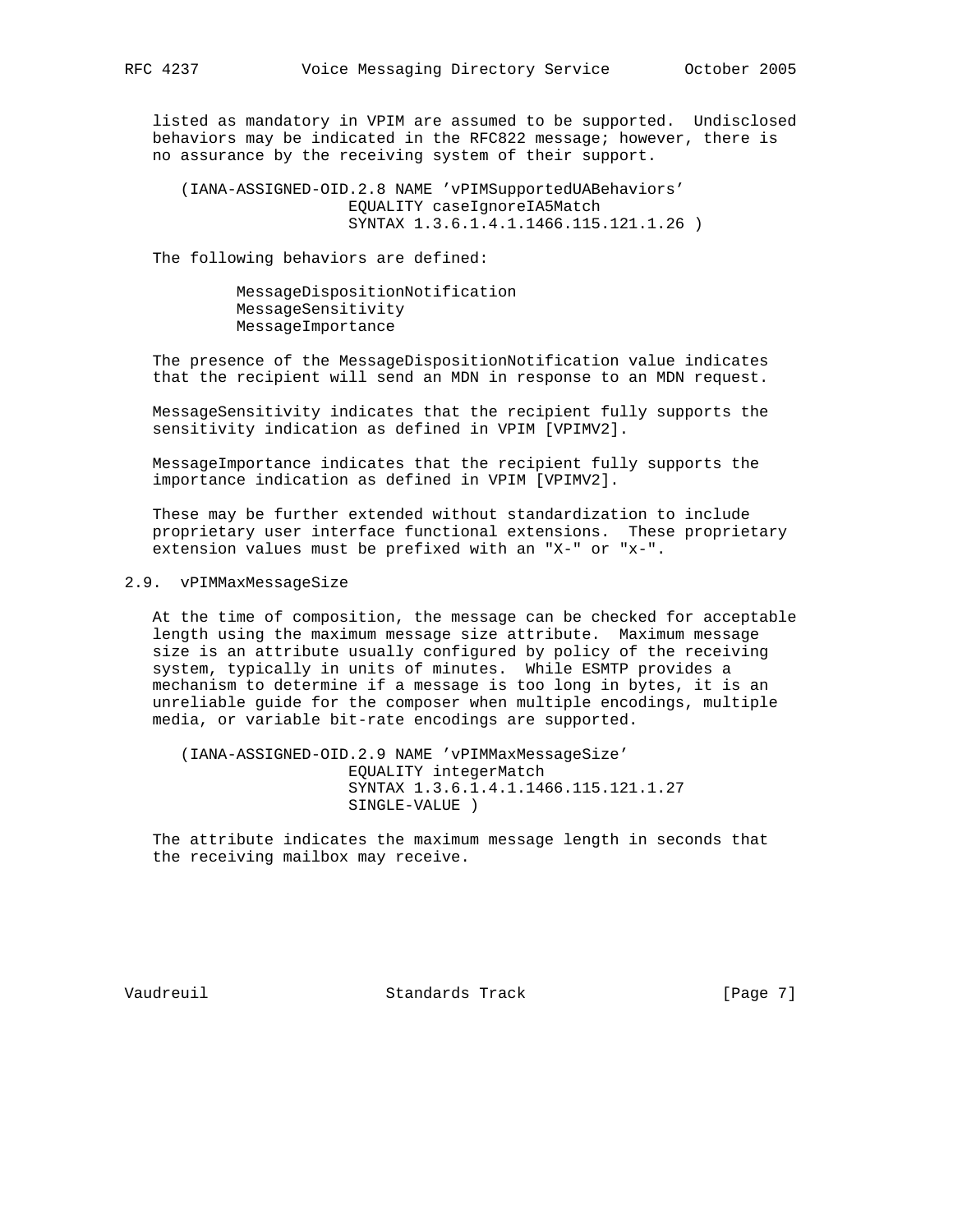# 2.10. vPIMSubMailboxes

 This attribute indicates the presence of sub-mailboxes for the queried telephone number. This information may be used to provide a post-dial sub-addressing menu to the sender.

 (IANA-ASSIGNED-OID.2.10 NAME 'vPIMSubMailboxes' EQUALITY numericStringMatch SYNTAX 1.3.6.1.4.1.1466.115.121.1.36{4} )

 The allowable values include a list of sub-mailbox numbers with a numeric range of 1-9999. The user interface may use this information to prompt the sender to select a sub-mailbox. Spoken names associated with each sub-mailbox may be individually retrieved by subsequent queries to the recipient's VPIMDIR service.

3. Security Considerations

The following are known security issues.

- 1) Service provider customer information is very sensitive, especially in this time of local phone competition. Service providers require maximum flexibility to protect this data. Because of the dense nature of telephone number assignments, this data is subject to "go fish" queries via repeated LDAP queries to determine a complete list of current or active messaging subscribers. To reduce the value of this retrieved data, service providers may limit disclosure of data that is useful for telemarketing, such as the textual name, and may disclose only information useful to the sender, such as the recipient's spoken name, a data element that is much harder to auto-process.
- 2) In many countries, there are privacy laws or regulations that prohibit disclosure of certain kinds of descriptive information (e.g., text names). Hence, server implementors are encouraged to support DIT structural rules and name forms [LDAPMODELS] as these provide a mechanism for administrators to select appropriate naming attributes for entries. Administrators are encouraged to use these mechanisms, access controls, and other administrative controls, which may be available to restrict use of attributes containing sensitive information when naming entries.
- 3) The LDAP directory service needs to be secured properly for this intended use. [LDAPAUTH] describes a number of considerations that apply in this use. In particular, this service provides unauthenticated, public access to directory data, and as such, it is vulnerable to attacks that redirect the query to a rogue server and offer malicious data.

Vaudreuil Standards Track [Page 8]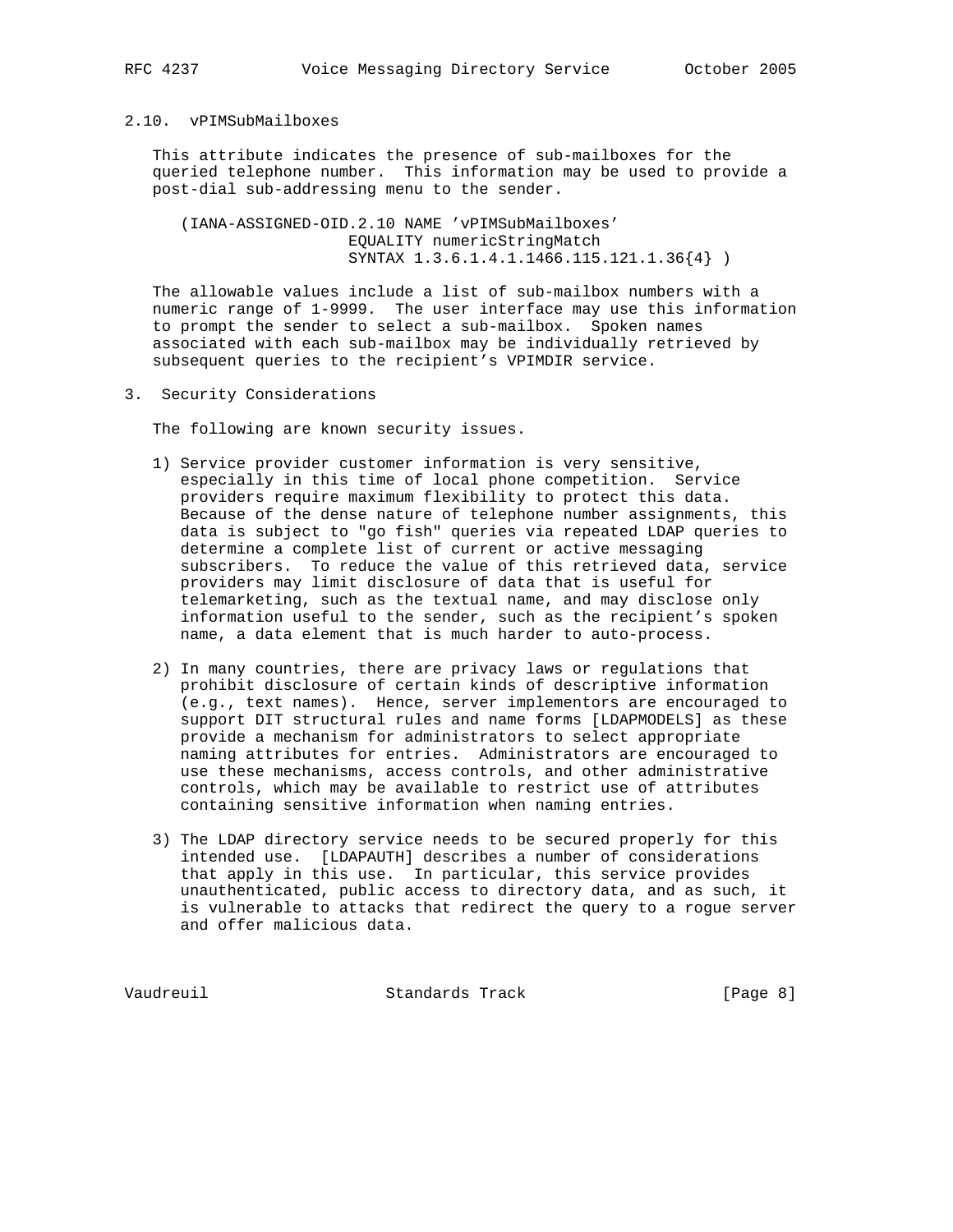4. IANA Considerations

 Reference RFC 3383 "Internet Assigned Numbers Authority (IANA) Considerations for the Lightweight Directory Access Protocol (LDAP)" [LDAPREG].

4.1. Object Identifiers

 IANA has registered an LDAP Object Identifier for use in this technical specification, according to the following template:

Subject: Request for LDAP OID Registration

Person & email address to contact for further information:

Greg Vaudreuil (gregv@ieee.org)

Specification: RFC 4237

Author/Change Controller: IESG

Comments:

 The assigned OID will be used as a base for identifying a number of schema elements defined in this document.

4.2. Object Identifier Descriptors

 IANA has registered the LDAP Descriptors used in this technical specification, as detailed in the following template:

Subject: Request for LDAP Descriptor Registration Update

Descriptor (vPIM): see comment

Object Identifier: see comment

Person & email address to contact for further information:

GregV@ieee.org

Usage: see comment

Specification: RFC 4237

Author/Change Controller: IESG

Comments:

Vaudreuil Standards Track [Page 9]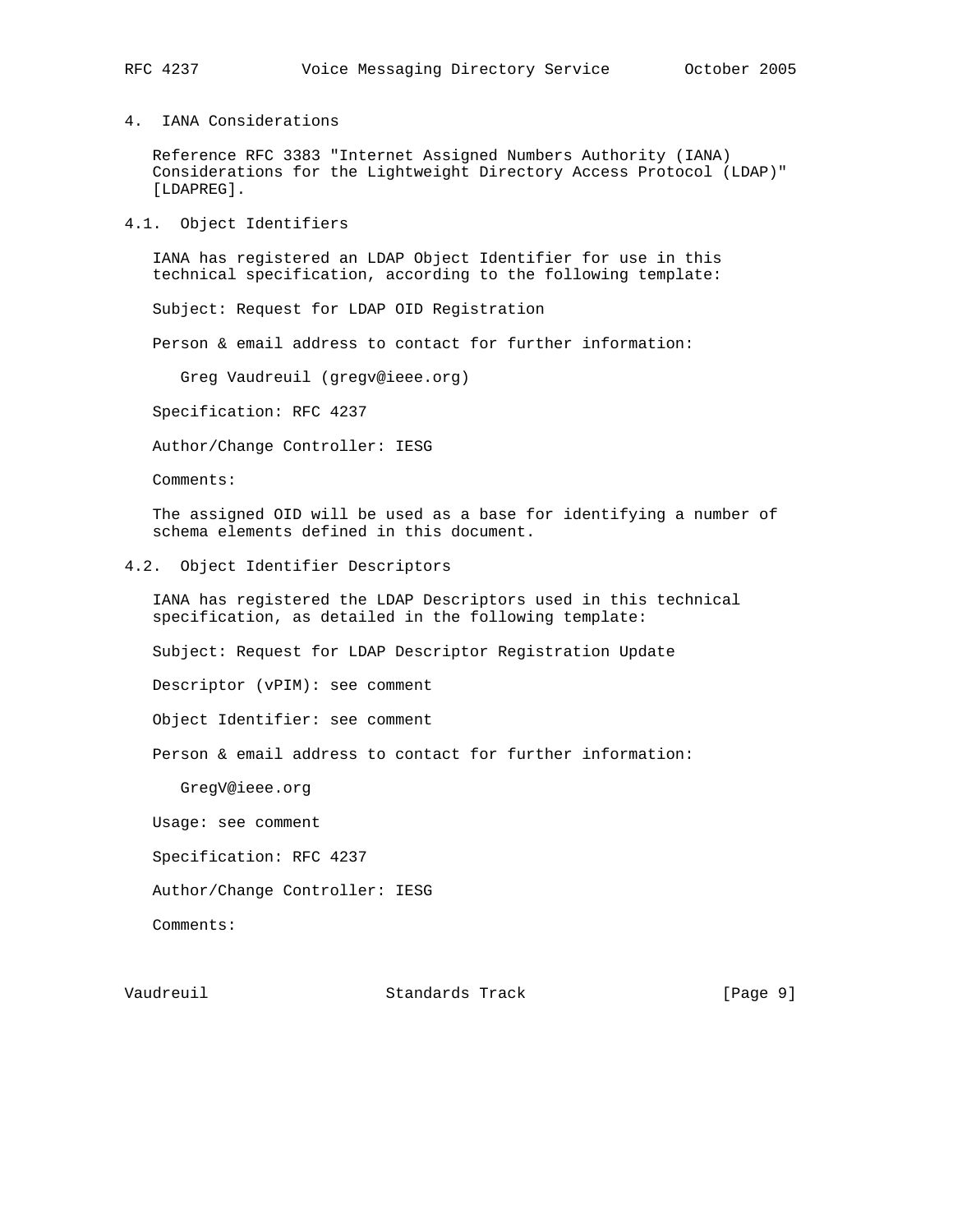The following descriptors have been added:

| NAME.                        | Type | OTD                    |
|------------------------------|------|------------------------|
|                              |      |                        |
| vPIMUser                     | Ω    | IANA-ASSIGNED-OID.1.1  |
| vPIMRfc822Mailbox            | A    | IANA-ASSIGNED-OID.2.1  |
| vPIMTelephoneNumber          | Α    | IANA-ASSIGNED-OID.2.2  |
| vPIMSpokenName               | A    | IANA-ASSIGNED-OID.2.3  |
| vPIMSupportedUABehaviors     | A    | IANA-ASSIGNED-OID.2.4  |
| vPIMSupportedAudioMediaTypes | A    | IANA-ASSIGNED-OID.2.5  |
| vPIMSupportedMessageContext  | A    | IANA-ASSIGNED-OID.2.6  |
| vPIMTextName                 | Α    | IANA-ASSIGNED-OID.2.7  |
| vPIMExtendedAbsenceStatus    | A    | IANA-ASSIGNED-OID.2.8  |
| vPIMMaxMessageSize           | Α    | IANA-ASSIGNED-OID.2.9  |
| vPIMSubMailboxes             | A    | IANA-ASSIGNED-OID.2.10 |
|                              |      |                        |

Where Type A is Attribute and Type O is ObjectClass

- 5. References
- 5.1. Normative References
	- [LDAP] Hodges, J. and R. Morgan, "Lightweight Directory Access Protocol (v3): Technical Specification", RFC 3377, September 2002.
	- [32KADPCM] Vaudreuil, G. and G. Parsons, "Toll Quality Voice 32 kbit/s Adaptive Differential Pulse Code Modulation (ADPCM) MIME Sub-type Registration", RFC 3802, June 2004.
	- [CONTEXT] Burger, E., Candell, E., Eliot, C., and G. Klyne, "Message Context for Internet Mail", RFC 3458, January 2003.
	- [E164] CCITT Recommendation E.164 (1991), Telephone Network and ISDN Operation, Numbering, Routing and Mobile Service - Numbering Plan for the ISDN Era.
- 5.2. Informative References
	- [VPIMV2] Vaudreuil, G. and G. Parsons, "Voice Profile for Internet Mail - version 2 (VPIMv2)", RFC 3801, June 2004.

Vaudreuil Standards Track [Page 10]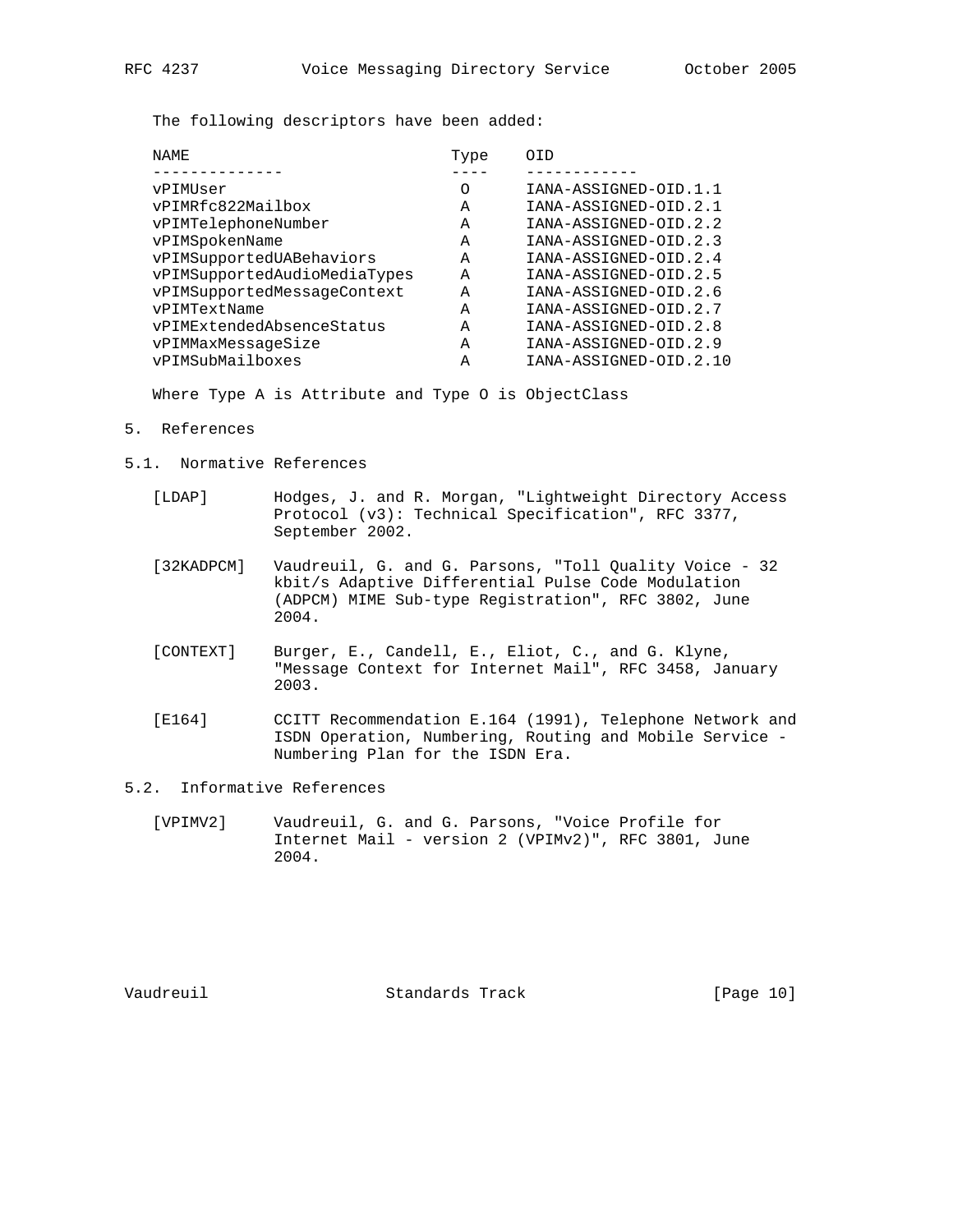- [LDAPREG] Zeilenga, K., "Internet Assigned Numbers Authority (IANA) Considerations for the Lightweight Directory Access Protocol (LDAP)", BCP 64, RFC 3383, September 2002.
- [LDAPAUTH] Wahl, M., Alvestrand, H., Hodges, J., and R. Morgan, "Authentication Methods for LDAP", RFC 2829, May 2000.
- [LDAPMODELS] Zeilenga, K., "LDAP: Directory Information Models" Work in Progress, February 2005.

## Acknowledgements

 This directory schema builds upon the earlier work of Carl Malamud and Marshall Rose in their TPC.INT remote printing experiment and the work lead by Anne Brown as part of the EMA voice messaging committee's directory effort. Anne Brown has provided important leadership and was a co-author of the original version of this document.

 Bernhard Elliot, working with the TMIA, has provided most of the organizational impetus to get this project moving, which was a substantial task given the sometimes slow and bureaucratic nature of the voice mail industry and regulatory environment.

 Thanks to Dave Dudley and the Messaging Alliance (TMA) for their early work in pioneering a shared directory service for voice messaging and their continuing efforts to apply that work to this effort.

 Greg White and Jeff Bouis, both of Lucent Technologies, provided invaluable assistance in reviewing and sanity checking. Countless errors and inconsistencies were corrected with their diligent review.

 As chairman of the VPIM working group, Glenn Parsons has provided essential support over the many years this document has been in development.

Vaudreuil Standards Track [Page 11]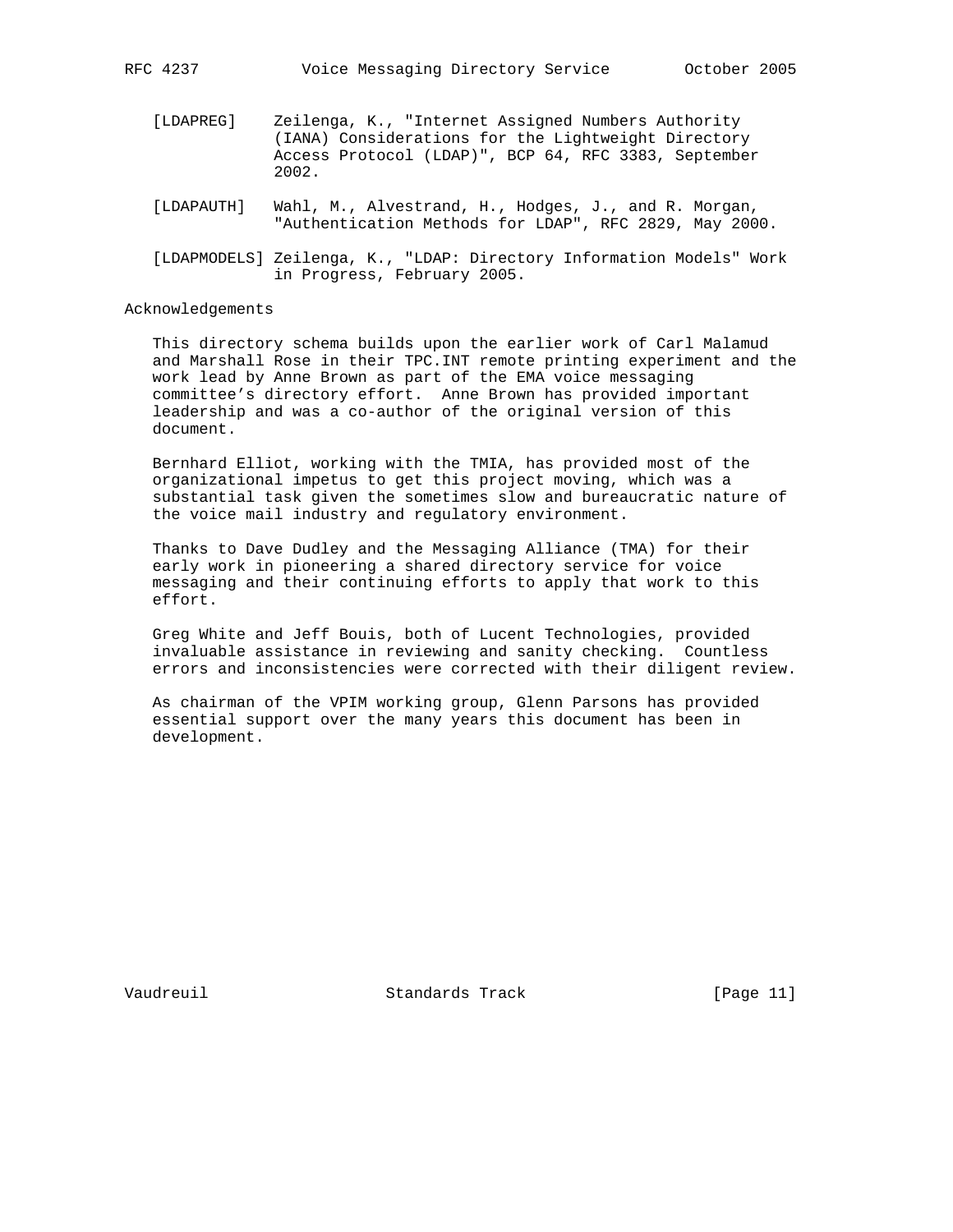Author's Address

 Please send comments on this document to the VPIM working group mailing list <vpim@ietf.org>.

 Gregory M. Vaudreuil Lucent Technologies 9489 Bartgis Ct Frederick, MD 21702

EMail: GregV@ieee.org

Vaudreuil Standards Track [Page 12]